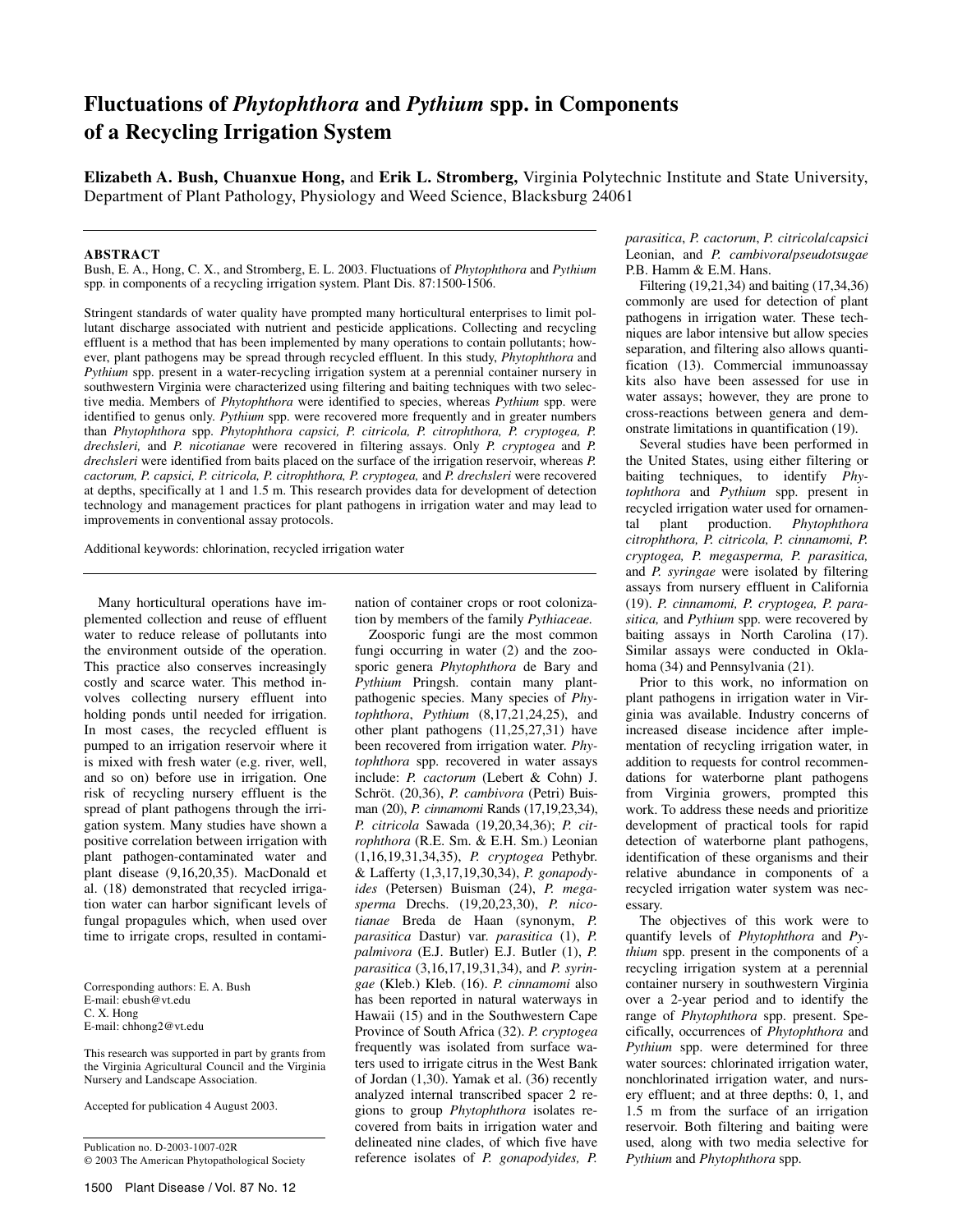## **MATERIALS AND METHODS**

**Location of sampling and description of the irrigation recycling system.** The nursery where water assays were performed is located in southwestern Virginia. In all, 31 acres are used for container production and 3 acres for field production. Annual production is approximately 4 million container perennials, which consist of over 1,800 varieties. Prior to these assays, the nursery had implemented a recycling irrigation water system. This recycling system involves collection of nursery effluent into French drains, where the effluent travels to a holding pond located at the lowest elevation of the nursery property. As irrigation water is needed, the water collected in the holding pond is pumped into the irrigation reservoir, along with river water. The soil-bottom irrigation reservoir is surrounded by cement or rocks on its circumference and is maintained free of vegetation. Water in the irrigation reservoir is not treated with chlorine until it is needed for irrigation; at that point, the water is injected with chlorine prior to being pumped to irrigation risers, which are located at various points throughout the nursery. The initial system used liquid chlorine and was implemented in 1997; however, in August 2000, a chlorine-gas injection system replaced the liquid-chlorine injection system to improve delivery of chlorine to irrigation water during lowflow conditions (e.g., when low volumes of water are being pumped through the irrigation system). Collected and recycled water (i.e., water from holding ponds) meets approximately 50% of the nursery's irrigation requirements.

**Filtering assays.** Nursery effluent, nonchlorinated, and chlorinated irrigation waters were assayed monthly during 2000 and 2001, except in instances where water was frozen or when there was no nursery runoff. Nursery effluent was collected at the point of entry into the holding pond. Nonchlorinated water was collected from an irrigation riser that delivers nonchlorinated water pumped from the irrigation reservoir. Chlorinated water was collected from an irrigation riser, which delivers chlorinetreated water from the irrigation reservoir. These risers are used in application of irrigation water to crops.

Three 1-liter samples were collected from each source at monthly intervals. Each 1-liter sample was collected in three aliquots, which were taken at least 15 min apart. Temperature, pH, and conductivity were recorded for all 1-liter samples immediately after collection with a Watercheck pH meter (Hanna Instruments, Woonsocket, RI). Free chlorine in samples collected from chlorinated irrigation water was measured with a portable chlorine colorimeter. Water samples were kept cool during transport to the laboratory in an ice chest, where they were insulated from direct contact with ice packs by two layers

of cardboard. Samples were processed the same day.

A filtering assay, adapted from Mac-Donald et al. (19) with some modifications, was used to quantify the populations of *Phytophthora* and *Pythium* spp. present in the 1-liter samples. A magnetic stir bar was spun on a magnetic plate for at least 60 s to suspend propagules in each sample; then, three 50-ml aliquots were removed from each sample for replicate filtering. A 300-ml Gelman filtering apparatus (Pall Gelman Laboratory, Ann Arbor, MI) was used with a vacuum pump to filter samples. From January 2000 through March 2001, 47-mm Nucleopore filters with 3.0 µm pores (Whatman Corp., Ann Arbor, MI) were used; from April 2001 through December 2001, 47-mm Durapore filters with 5.0-um pores (Millipore Corp., Bedford, MA) were used. The change to Durapore filters was made after investigations revealed increased sensitivity in quantifying pythiaceous fungi and reduction in filtering time (13). Filters from sample aliquots were placed into individual sterile test tubes containing 6 ml of 0.09% agar suspension and vortexed for at least 1 min. While gently agitating the test tube to suspend propagules, 1 ml of the solution was transferred onto two 100-by-15-mm petri dishes each of P5ARP agar, which is selective for members of the family *Pythiaceae*, and P<sub>5</sub>ARP amended with hymexazol (Tachigaren, 70% a.i.; Sankyo Co., Tokyo) at 50 ppm for selection of *Phytophthora* spp. (P5ARP+H; 14). Both media were amended with benomyl (10 mg/liter) to enhance selectivity (23) and will be referred to henceforth as  $P_5ARP+B$ and  $P_5ARP+B+H$ . The solution was spread with a sterile glass rod in the petri dishes, then incubated in the dark at 25°C.

The isolation dishes were examined daily for colony growth and the number of pythiaceous colonies was noted over a period of at least 7 days. A minimum of 15% of the colonies was selected arbitrarily and cultured on  $P_5$ ARP-V8 agar, in which 20% clarified V8 juice replaced cornmeal as the basal medium. *Pythium*  isolates were identified in this study to genus only, but *Phytophthora* isolates were identified to species. Identification to species was accomplished by observing morphological characteristics of asexual and sexual structures, along with observation of growth-temperature maxima. Several *Phytophthora* keys were used in this work (7,12,22,26,33; M. E. Gallegly, *unpublished key*).

Asexual structures necessary for identification were induced by transferring mycelial plugs from the growing edge of colonies on  $P_5$ ARP-V8 agar to 60-by-15mm petri dishes containing nonsterile soil extract or subjecting the transferred mycelial plugs to a mineral salts washing regime. Soil extract was prepared by bringing 15 g of soil to 1 liter with distilled

water and mixing on a magnetic stir plate overnight. Soil was allowed to settle in the container at least 24 h before use. The mineral salts solution was prepared as previously described by Chen and Zentmyer (6). The mineral salts washing regime was performed as follows: (i) mycelial plugs in petri dishes were flooded with 10 ml of mineral salts solution; (ii) the wash solution was removed and 10 ml of mineral salts solution was added to the culture, which was allowed to rest at least 10 min at room temperature before removal of the mineral salts solution; (iii) cultures were flooded with another 10 ml of mineral salts solution and incubated at room temperature under 40-W fluorescent lights overnight; and (iv) the mineral salts solution was replaced with 10 ml of fresh mineral salts solution. With both the soil extract or mineral salts regime, cultures were allowed to incubate under 40-W fluorescent lights for 1 to 4 days at room temperature and observed for sporangia production.

Cultures incubating in the dark on P5ARP-V8 agar were observed for development of sexual structures. Plates were observed at approximately 1- and 2-month intervals for sexual structures and, if none were observed, the isolate was presumed heterothallic. For heterothallic *Phytophthora* spp., pairing experiments with selected isolates were made with A1 and A2 mating types of *P. capsici, P. cinnamomi,* and *P. parasitica* on 20% clarified V8 agar.

CFU/liter were calculated by correlating the proportion of a genus or species identified from the transferred isolates with the entire number of colonies recovered in sampling.

**Baiting assays.** Baiting was performed in the irrigation reservoir, where water from the river and the nursery effluent holding pond is pumped and held until needed for irrigation. As water is needed for irrigation, water is pumped out of the irrigation reservoir and treated with chlorine by injection prior to delivery to irrigation risers, which are used in delivery of irrigation water to crops. Twenty-four leaf disks (5 mm in diameter) of *Rhododendron catawbiense* Michx. were placed in individual plastic mesh bags and attached to floats on the surface of the irrigation reservoir at monthly intervals. Floats were anchored in place. Baits were placed at three arbitrarily chosen locations around the periphery of the pond at least 2 m from shore. Water temperature, conductivity, and pH were recorded at placement and collection. Baits were collected approximately 48 h after placement and kept cool in an insulated container during transport to the laboratory, where samples were processed the same day. During December 2000 and January 2001, baiting assays were not performed, because the reservoir was frozen. Baiting at two additional depths (1 and 1.5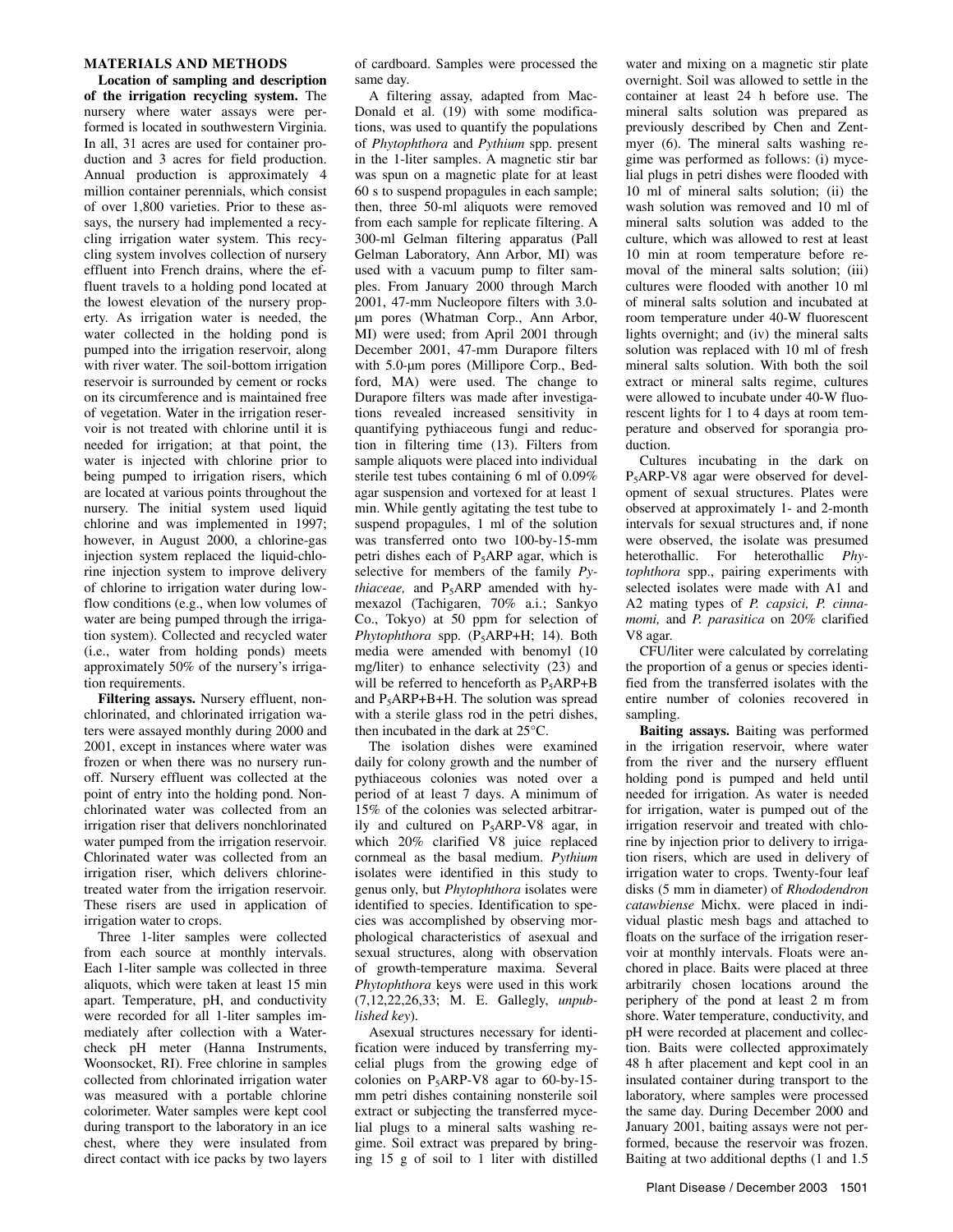m) also was performed at quarterly intervals from May 2000 to November 2001. For baiting at depths, plastic mesh bags containing rhododendron leaf disks were attached to a rope along with weights at 1 and 1.5-m intervals below the water surface and suspended with an anchored float at the pond surface.

After collection from the irrigation reservoir, leaf disks were washed with tap water for at least 15 min. Next, leaf disks were blotted dry on clean paper towels and plated on three dishes each of the two selective media in 100-by-15-mm petri dishes for each baiting location, using four leaf disks per dish. Isolation dishes were examined daily for colony growth for at least 1 week. Colonies were counted and transferred, and identification and storage procedures were performed as outlined above for filtering assays. The percentage of leaf disks colonized by *Phytophthora* and *Pythium* spp. was calculated separately for each sample.

**Statistical analyses.** Statistical analyses were performed using JMP software (2nd ed.; SAS Institute, Inc., Cary, NC). For filtering assays, analysis of variance was performed to compare recovery of *Pythium*  and *Phytophthora* spp. on the two selective media. Recovery comparison of *Pythium* spp. among the three water sources (chlorinated, nonchlorinated, and effluent) was done with the Kruskal-Wallis *H* test. However, no comparison was made for *Phytophthora* spp. due to their infrequent recovery. For baiting assays, each month was treated as a sample unit and the Sign test was used to compare the percentage of leaf disks colonized by *Phytophthora* and *Pythium* spp. on the two selective media.

#### **RESULTS**

**Filtering assays.** Water temperature readings at the time of sampling ranged from 3 to 28, 1 to 25, and 1 to 29°C in effluent, nonchlorinated, and chlorinated water, respectively, with respective means of 16, 17, and 15°C. Readings of pH

ranged from 6.1 to 8.1, 6.5 to 8.9, and 4.2 to 8.5 in effluent, nonchlorinated, and chlorinated water, respectively, with respective means of 6.9, 7.1, and 7.7. Conductivity measured highest in effluent, ranging from 138 to 414 µS with a mean of 246 µS. Conductivity ranged from 77 to 195 µS in nonchlorinated water and 47 to 213 µS in chlorinated water, with respective means of 118 and 141 µS. Free chlorine levels measured from chlorine-treated water at sample collection were similar in the 2 years, ranging from 0.1 to 3.5 ppm in 2000 and 0.1 to 2.8 ppm in 2001. In both years, mean chlorine levels measured at sampling were 0.6 ppm.

A diversity of *Phytophthora* spp. was recovered from effluent water. *P. citrophthora* was recovered from effluent water during July and September 2000 on both media. Recovery of *P. citrophthora* on P5ARP+B was 85 CFU/liter in July 2000 and 28 CFU/liter in September 2000 and 47 and 16 CFU/liter, respectively, on P5ARP+B+H during the same months. *P. citrophthora* and *P. nicotianae* were recovered only on P5ARP+B+H in August and September 2001, respectively, at a relatively low level of 7 CFU/liter. Recovery during single months from nursery effluent occurred with *P. capsici* and *P. cryptogea*  in September and June 2000, respectively, and *P. citricola* in June 2001.

*P. drechsleri* Tucker was the only member of *Phytophthora* recovered from chlorinated irrigation water during filtering assays in both years, other than an unidentified *Phytophthora* sp. which was recovered in a single instance on  $P_5$ ARP+B in 2001.

Recovery from nonchlorinated irrigation water showed more diversity of *Phytophthora* spp. than recovery from chlorinated irrigation water and nursery effluent. Recovery of *P. nicotianae* occurred in a single month during 2000 on P5ARP+B*,*  while *P. cryptogea, P. citricola,* and *P. drechsleri* were recovered in single months in 2001 on  $P_5$ ARP+B. The highest level of



Fig. 1. Total recovery of *Phytophthora* spp. on P<sub>5</sub>ARP agar plus benomyl (P<sub>5</sub>ARP+B) and P<sub>5</sub>ARP+B amended with hymexazol  $(P_5ARP+B +H)$  media from chlorinated and nonchlorinated irrigation water, and nursery effluent during monthly filtering assays during 2000 and 2001. Error bars represent + 1 standard deviation.

*Phytophthora* isolate recovery from nonchlorinated water occurred during November 2001, with recovery of *P. cryptogea* at 54 CFU/liter. On P5ARP+B+H medium, *P. cryptogea* was recovered in November 2000 and in June and July 2001. *P. drechsleri* was recovered during July and October 2001 on P5ARP+B+H medium. *P. citricola* and *P. citrophthora* were recovered in May and June 2001, respectively, on P5ARP+B+H medium.

No difference was observed in total recovery of *Phytophthora* isolates between  $P_5$ ARP+B and  $P_5$ ARP+B+H media from chlorinated water  $(P = 0.22)$ , nonchlorinated water ( $P = 0.48$ ), and effluent ( $P =$ 0.73) (Fig. 1). However, as expected, significantly fewer isolates of *Pythium* were recovered on P<sub>5</sub>ARP+B+H than on P5ARP+B media from effluent (*P =* 0.02), nonchlorinated  $(P < 0.001)$ , and chlorinated water (*P =* 0.04) (*data not shown*). Therefore, the following analyses of the filtering assays will focus on recovery of isolates on P5ARP+B medium.

During colder periods of the years when crops were dormant in the nursery, members of *Pythiaceae* were not recovered from the three water sources (Fig. 2). Overall, *Pythium* spp. were recovered more frequently and in greater numbers than *Phytophthora* spp. from chlorinated and nonchlorinated irrigation water and nursery effluent (Fig. 2).

*Pythium* spp. were isolated from March through October 2000 from chlorinated irrigation water (Fig. 2A). During sampling in 2001, *Pythium* isolate recovery from chlorinated irrigation water occurred only twice at relatively low levels. *Phytophthora* isolates were recovered in July 2000 and no subsequent recovery occurred until fall 2001, when relatively low levels of *Phytophthora* isolates were recovered from chlorinated irrigation water.

*Pythium* isolate recovery from nonchlorinated irrigation water fluctuated widely over the 2-year study (Fig. 2B). *Phytophthora* isolates were recovered less frequently and at lower levels compared with *Pythium* isolates from nonchlorinated irrigation water in filtering assays on P5ARP+B medium. *Phytophthora* isolate recovery levels from nonchlorinated water during the 2 years was infrequent.

*Pythium* isolate recovery from nursery effluent fluctuated less compared with recovery from chlorinated and nonchlorinated irrigation water, and recovery levels were often much higher (Fig. 2). Recovery of *Pythium* isolates from nursery effluent began in both years during early spring and tapered off in early fall, coinciding with crop dormancy. Recovery of *Pythium* isolates among the three water sources (i.e., chlorinated, nonchlorinated, and nursery effluent) was significantly  $(P < 0.01)$  different (Fig. 2). *Phytophthora* isolate recovery from nursery effluent in filtering assays on P5ARP+B medium occurred only twice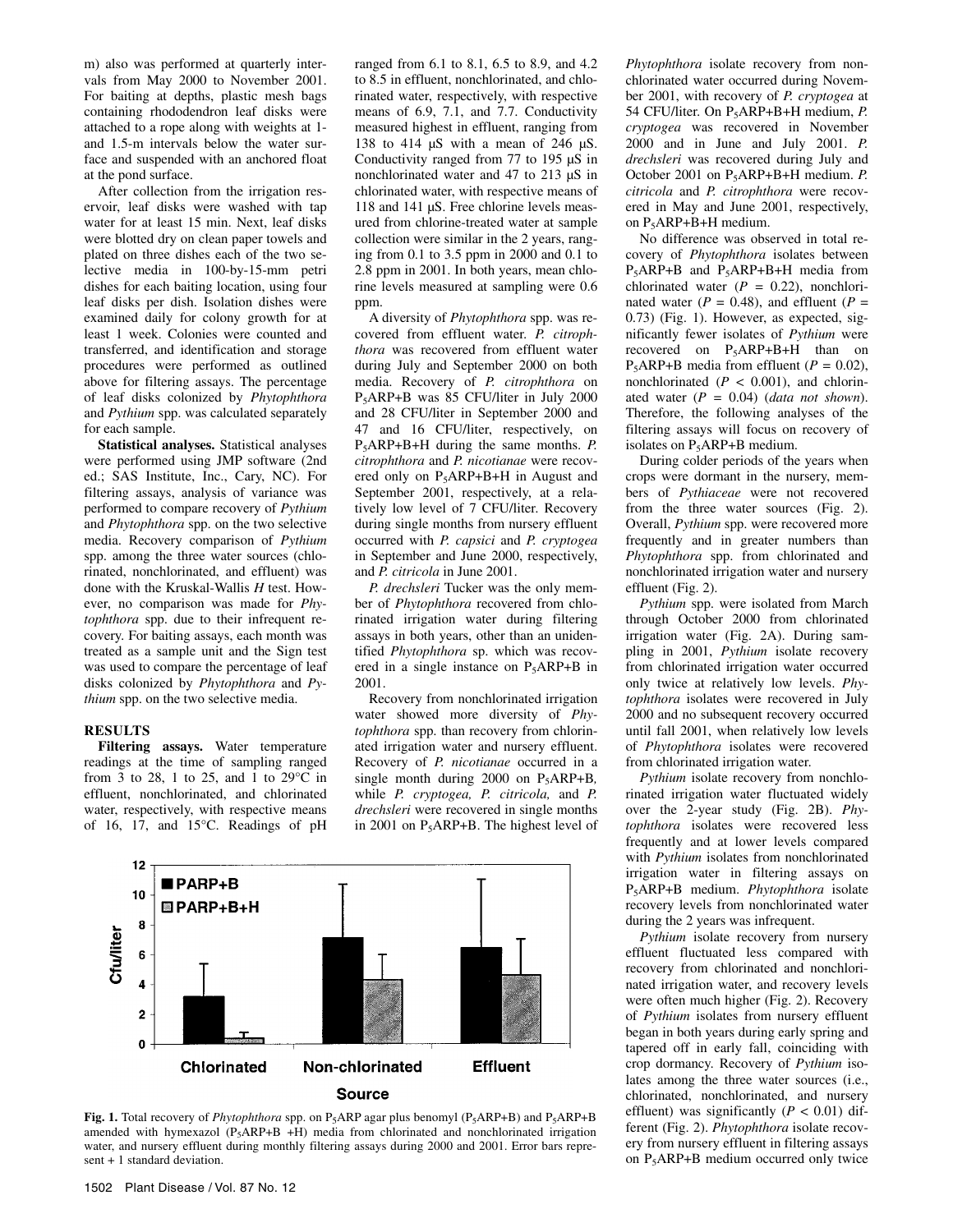in the first year of the study; no recovery of *Phytophthora* spp. occurred during 2001 on  $P_5$ ARP+B.

**Baiting assays.** The temperature of water in the irrigation reservoir ranged from 3 to 31°C, with a mean temperature of 16°C. Readings of pH ranged from 6.5 to 8.5 with a mean of pH 7. Conductivity readings ranged from 82 to 188 µS with a mean of 117 µS.

*Phytophthora* spp. were recovered from significantly  $(P = 0.001)$  more baits placed on the surface of the irrigation reservoir, using  $P_5$ ARP+B+H compared with P5ARP+B medium (Fig. 3A). In contrast, *Pythium* isolates were recovered from significantly  $(P < 0.001)$  more baits in assays with P5ARP+B compared with P5ARP+B+H medium (Fig. 3B). *Pythium*  isolates were recovered in all months baiting assays were performed except one. This was not the case with *Phytophthora* isolates, with which no recovery occurred during the coldest periods of both years (Fig. 3A).

In surface baiting from the irrigation reservoir, *P. cryptogea* and *P. drechsleri*  were the only *Phytophthora* spp. recovered on both media, except for a single recovery of an unidentified isolate on  $P_5ARP+B$ . Peaks of recovery of *P. drechsleri* occurred in August 2000 and July 2001 (Fig. 4). Peak recovery of *P. cryptogea* occurred later in both years and recovery of *P. cryptogea* continued 1 month after recovery of *P. drechsleri* had ceased (Fig. 4).

During quarterly baiting assays at 0, 1, and 1.5-m depths in the irrigation reservoir, mean percentage of recovery levels of both *Pythium* and *Phytophthora* isolates from leaf disk baits were not significantly different among the three depths in the irrigation reservoir on either medium (*data not shown*). However, a broader range of *Phytophthora* spp. was recovered in assays with  $P_5$ ARP+B+H medium at 1 and 1.5 m. Species recovered at these depths included *P. cryptogea, P. drechsleri, P. cactorum, P. capsici, P. citrophthora,* and *P. citricola*. However, the percentage of leaf disks from which *P. cactorum, P. capsici, P. citrophthora,* and *P. citricola* was recovered on P5ARP+B+H medium during quarterly sampling at 1 and 1.5 m between May 2000 to November 2001 was low (i.e., 2, 9, 2, and 6%, respectively), as was frequency of recovery of these species (i.e., during single months).

# **DISCUSSION**

Clearly, a diversity of *Phytophthora* spp. and a large number of propagules of *Pythium* spp. exist in the recycling water irrigation system at the nursery investigated in this study. In assays of nursery effluent, MacDonald et al. (19) had recovery levels of *Phytophthora* isolates that generally ranged from 0 to 400 CFU/liter, with relatively large fluctuations in propagule recovery at two of three nurser-

ies that had implemented recycling water systems. The recovery of *Pythium* isolates outnumbered recovery of *Phytophthora*  isolates in a manner comparable to the present work. Wilson et al. (34) found *Phytophthora* propagule levels up to 400 CFU/liter in assays of recycling water retention basins after implementation of irrigation water recycling. The range of recovery of *Phytophthora* isolates in the present work was somewhat lower, and levels of recovery fluctuated erratically in filtering assays from samples of chlorinated, nonchlorinated, and effluent water. However, the nursery investigated in this work had been treating irrigation water to kill waterborne pathogens. Relatively low

levels of recovery may be an indication that the chlorine treatment reduced the numbers of viable propagules in irrigation water. Over the long term, effective water treatment may negate the possibility of populations of organisms reproducing exponentially in the recycling irrigation system. However, despite water treatment, some propagules of *Phytophthora* and *Pythium* spp. were able to survive in this irrigation water system and be spread through irrigation water. Any levels of these organisms in irrigation water are of concern to horticultural operations, because *Phytophthora* and *Pythium* spp. are associated with multicyclic disease and epidemics in favorable environments.



**Fig. 2.** *Phytophthora* and *Pythium* spp. recovered from **A,** chlorinated and **B,** nonchlorinated irrigation water and **C**, effluent water in filtering assays with  $P_5$ ARP agar plus benomyl ( $P_5$ ARP+B) medium. Each point represents the mean of three replicate assays. Error bars represent  $\pm$  1 standard deviation.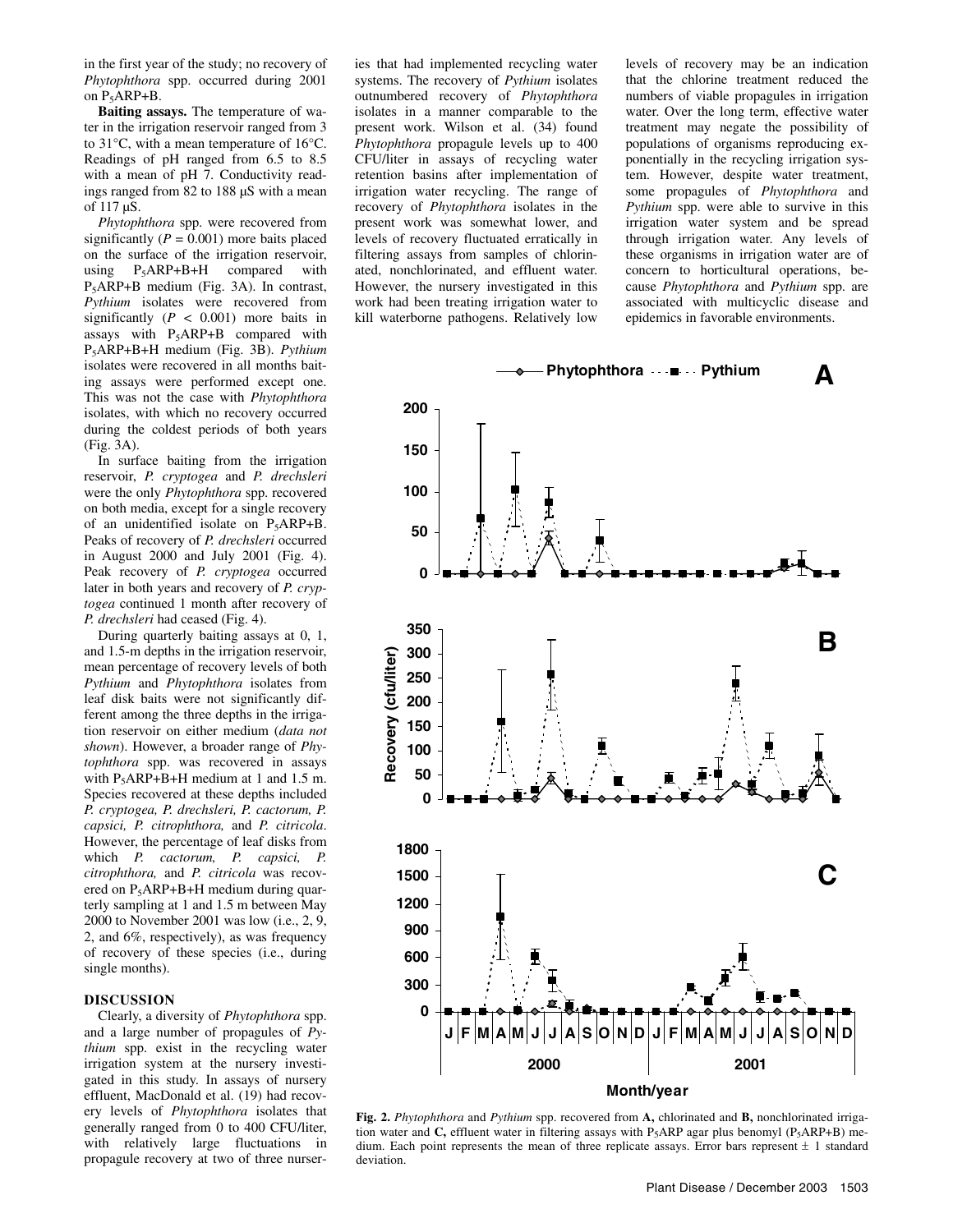*Phytophthora* spp. recovered by filtering and baiting methods from the four water sources assayed include *P. capsici, P. citricola, P. citrophthora, P. cryptogea,* and *P. drechsleri*. *P. cactorum* and *P. nicotianae*  were recovered only in baiting and filtering assays, respectively. However, *P. cactorum*  was recovered in only a single instance and *P. nicotianae* only twice. Therefore, baiting and filtering methods may be similar in terms of detecting the range of species present in a water source. Recovery of *P.* 

*capsici* and *P. drechsleri* from nursery irrigation water has not been reported previously.

Although a relatively large diversity of *Phytophthora* spp. was identified, recovery of some species was quite limited. Specifically, during the 2-year filtering assays, *P. cactorum, P. capsici, P. citricola,* and *P. nicotianae* were recovered only one to four times and only between the months of greatest nursery activity from May through September. These species may be transient



**Fig. 3.** Recovery of **A,** *Phytophthora* and **B,** *Pythium* spp. from rhododendron leaf bait disks placed on the surface of the irrigation reservoir. Leaf disks were plated on two different media:  $P_5APR$  agar plus benomyl (P<sub>5</sub>ARP+B) and P<sub>5</sub>ARP+B amended with hymexazol (P<sub>5</sub>ARP+B+H). Each point represents the mean of three replicate assays. Error bars represent  $\pm 1$  standard deviation. The mean percentage of leaf disks colonized was not significantly different between leaf disks plated on  $P_5$ ARP+B medium and leaf disks plated on  $P_5$ ARP+B+H medium ( $P \le 0.05$ ).



**Fig. 4.** Percentage of leaf disks colonized by *Phytophthora cryptogea* and *P. drechsleri* assays on P5ARP agar plus benomyl amended with hymexazol. Baits were placed at the surface of the irrigation reservoir, which contains a mixture of fresh river water and recycled nursery effluent. Each point represents the mean of three replicate assays. Error bars represent  $\pm$  1 standard deviation.

inhabitants of the nursery introduced by crops, and may be unable to survive and reproduce within the irrigation system. Alternatively, these species may not be recovered easily by the assay techniques employed in this work and may be recovered only when populations peak to threshold recovery levels.

*P. drechsleri* was the only species recovered from chlorinated irrigation water. It was recovered in filtering assays from both chlorinated and nonchlorinated irrigation water, whereas *P. citricola*, *P. citrophthora, P. cryptogea,* and *P. nicotianae* were recovered from both nonchlorinated irrigation water and nursery effluent. The greater diversity of species recovered from nonchlorinated water compared with chlorinated water does suggest that some species may be less sensitive to chlorination than other species, although sporadic recoveries make this impossible to ascertain.

*P. drechsleri* and *P. cryptogea* were the most frequently recovered species and their recovery occurred over the longest period, from early spring through fall, which suggests that these species are well adapted to the conditions and able to reproduce within the recycling irrigation system. However, recovery of these two species was primarily through rhododendron baits and recovery from effluent was extremely limited or lacking.

*P. cryptogea* and *P. drechsleri* were recovered more frequently from baits in the irrigation reservoir compared with recovery in filtering assays of nonchlorinated irrigation water, which originates from the same reservoir (Fig. 4). Shokes and McCarter (25) similarly observed that *Pythium* spp. were recovered by baiting even when no recovery occurred from the same source on selective media. Baiting allows germination and mycelial growth into plant tissue from the relatively delicate zoospore prior to transport or treatment in the laboratory. Additionally, motile zoospores possess positive chemotaxis (5) and may be attracted to baits. This would increase the probability of propagule recovery compared with sampling an arbitrary volume of water.

Baits have been considered very sensitive in assays for members of the family *Pythiaceae* (34), but also are problematic due to their unknown degree of selectivity for an organism (10). The competitive saprophytic ability of *P. cryptogea* has been reported by Bumbieris (4), who considered this species conspecific with *P. drechsleri.*  Additionally, in water baiting assays, the higher frequency of recovery of *P. cryptogea* over other *Phytophthora* spp. prompted Taylor (30) to hypothesize that this species is parasitic on aquatic plants or terrestrial plants accessible by proximity to water, or that this species is saprophytic. Populations of saprobes or organisms with the ability to parasitize aquatic plants also could increase in water in the absence of a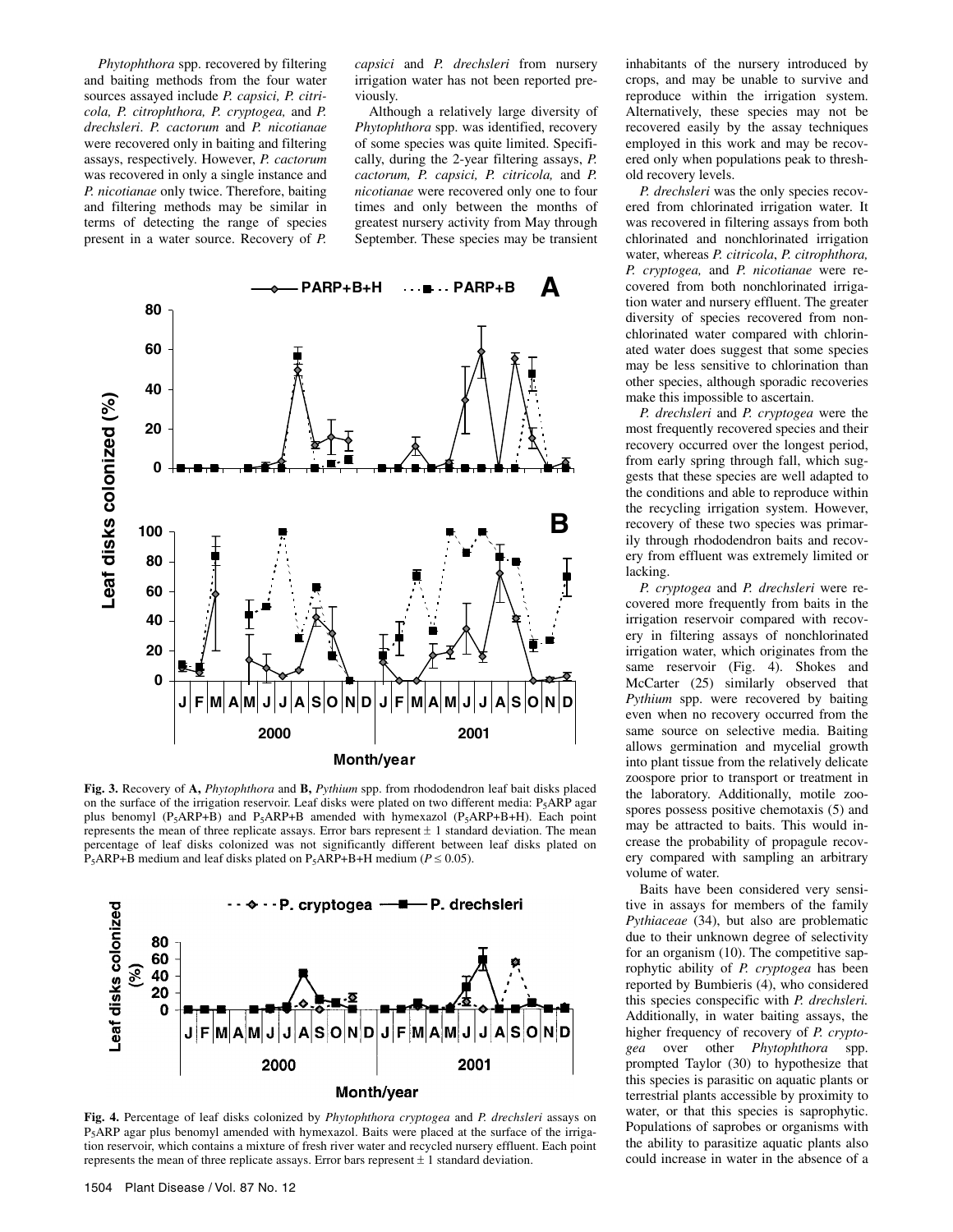terrestrial plant host. Reports of *P. cryptogea* in natural surface waters and the frequency of recovery of this species and the morphologically similar *P. drechsleri* also implicate river water, which is mixed with nursery effluent in the irrigation reservoir, as a possible source of these species. Further investigation of the lifecycles of these organisms may be warranted.

A greater diversity of *Phytophthora* spp. was recovered from baits placed below the water surface (i.e., at depths of 1 and 1.5 m), but no significant differences in overall recovery rates existed among the three baiting depths. These results indicate that setting baits between 1 to 1.5 m below the surface may be preferable to surface baiting in baiting assays for *Phytophthora* spp. Studies of aquatic fungi in lakes by Suzuki (28) showed that zoospores of *Pythium* spp. were equally distributed from the surface to the lake bottom; however, some zoospores of other aquatic fungi were aggregated at the depths near the bottom. The vertical distribution of zoospores of *Phytophthora* spp. in ponds, lakes, or irrigation reservoirs has not been investigated previously.

Although *P. citrophthora* was recovered from baits and nonchlorinated irrigation water, this species was primarily recovered in nursery effluent. This may indicate that propagules of this species are adapted to the relatively harsh conditions (e.g., rapid temperature fluctuations, ultraviolet light, and high salts) in effluent water or that populations in container plants are relatively high. The limited recovery of this species from other locations may indicate that this species is not as well adapted as *P. cryptogea* and *P. drechsleri* to a recycling irrigation system or that rhododendron leaf baits are not selective for this species. However, *P. citrophthora* was recovered over a relatively long period of the year (May through September).

Whether there is a positive correlation between levels of *Phytophthora* isolate recovery from nursery effluent and recovery levels in irrigation water cannot be proved in this study. Likewise, whether a positive correlation between species recovered from nursery effluent and corresponding species recovered from irrigation water exists also is uncertain. Factors contributing to this ambiguity include the discrete sampling time involved in this study. In a nursery situation, the number of crop species is quite large and the susceptibility of different crop species and ability to harbor potential pathogens is varied. Additionally, crop species are in dynamic flux in a nursery, unlike hosts in a natural setting or field plot. Pesticide applications and chlorine treatment represent other factors that add complexity to sampling and decrease the probability of firmly correlating factors in a nursery operation. Likewise, fluctuations in populations would be expected in irrigation water, depending on the length of time propagules are allowed to settle before

effluent water is pumped into the irrigation reservoir, dilution of water in the reservoir by rainfall events, and sprays of chlorine to the irrigation reservoir to control algae bloom. For example, during these water assays, drought resulted in more time for propagules in the holding pond to settle out before reuse of collected effluent.

The two selective media performed differently in filtering- and baiting-based assays. Hymexazol-amended medium (e.g., P5ARP+B+H) commonly is used to enhance recovery of *Phytophthora* spp. over faster-growing *Pythium* spp.; however, many *Phytophthora* spp. are sensitive to hymexazol (7). For example, Tay et al. (29) demonstrated that hymexazol decreases germination of zoospore cysts of *P. capsici*. The recovery of zoospores on the hymexazol-amended medium was most likely similarly reduced in this study. Therefore, *Phytophthora* isolate recovery may have been reduced through two mechanisms: (i) competition from faster growing *Pythium* spp. on non-hymexazolamended media and (ii) decreases in viability of *Phytophthora* propagules on hymexazol-amended media. Although recovery of *Phytophthora* isolates was higher on media lacking hymexazol, it is probable that recovery would have been even higher if faster-growing *Pythium* spp. were suppressed. Therefore, serious limitations are apparent in assays for *Phytophthora* spp. that employ these two commonly used selective media. In baiting assays, a greater diversity of *Phytophthora*  spp. was recovered with hymexazolamended compared with nonamended medium, but significant differences in recovery levels of *Phytophthora* isolates were not demonstrated between the two media. Use of hymexazol-amended medium may enhance recovery of a greater range of *Phytophthora* spp. in baiting assays, but not necessarily in filtering assays.

Identification of *Phytophthora* spp. present in irrigation systems is the first step toward monitoring and managing these pathogens. Further determination of the relative importance of the species recovered, in terms of their pathogenicity and frequency of association with recycled irrigation water, will help to prioritize species for development of rapid detection tests. Compared to propagules of *Phytophthora*, *Pythium* propagules were much more abundant in irrigation water. The common occurrence of *Pythium* spp. in the water warrants their identification to species and an assessment of their importance as plant pathogens.

#### **ACKNOWLEDGMENTS**

We thank M. E. Gallegly for direction and assistance on identification of *Phytophthora* isolates; S. L. von Broembsen; the laboratory staff of J. D. MacDonald, A. B. A. M. Baudoin, and M. A. Hansen for advice; and Gustafson R & D Center, McKinney, TX for kindly providing the Tachigaren used in this study.

## **LITERATURE CITED**

- 1. Ali-Shtayeh, M. S., and MacDonald, J. D. 1991. Occurrence of *Phytophthora* species in irrigation water in the Nablus area (West Bank of Jordan). Phytopathol. Mediterr. 30:143- 150.
- 2. Baker, K. F., and Matkin, O. A. 1978. Detection and control of pathogens in water. Ornamentals Northwest, Apr-May:12-13.
- 3. Bewley, W. F., and Buddin, W. 1921. On the fungus flora of glasshouse water supplies in relation to plant disease. Ann. Appl. Biol. 8:10-19.
- 4. Bumbieris, M. 1979. Aspects of the biology of *Phytophthora cryptogea.* Aust. J. Bot. 27 11-16.
- 5. Carlile, M. J. 1985. The zoospore and its problems. Pages 105-118 in: Water, Fungi, and Plants. P. G. Ayers and L. Boddy, eds. Cambridge University Press, London.
- 6. Chen, D.-W., and Zentmyer, G. A. 1970. Production of sporangia by *Phytophthora cinnamomi* in axenic culture. Mycologia 62:397-402.
- 7. Erwin, D. C., and Ribeiro, O. K. 1996. *Phytophthora* Diseases Worldwide. American Phytopathological Society Press, St. Paul, MN.
- 8. Gill, D. L. 1970. Pathogenic *Pythium* from irrigation ponds. Plant Dis. Rep. 54:1077- 1079.
- 9. Grech, N. M., and Rijkenberg, F. H. J. 1992. Injection of electrolytically generated chlorine into citrus microirrigation systems for the control of certain waterborne root pathogens. Plant Dis. 76:457-461.
- 10. Hallett, I. C., and Dick, M. W. 1981. Seasonal and diurnal fluctuations of oomycete propagule numbers in the free water of a freshwater lake. J. Ecol. 69:671-692.
- 11. Heald, C. M., and Johnson, A. W. 1969. Survival and infectivity of nematodes after passing through an overhead sprinkler irrigation system. J. Nematol. 1:290.
- 12. Ho, H. H. 1981. Synoptic keys to the species of *Phytophthora.* Mycologia 73:705-714.
- 13. Hong, C. X., Richardson, P. A., and Kong, P. 2002. Comparison of membrane filters as a tool for isolating Pythiaceous species from irrigation water. Phytopathology 92:610-616.
- 14. Jeffers, S. N., and Martin, S. B. 1986. Comparison of two media selective for *Phytophthora* and *Pythium* species. Plant Dis. 70:1038-1043.
- 15. Kliejunas, J. T., and Ko, W. H. 1976. Dispersal of *Phytophthora cinnamomi* on the island of Hawaii. Phytopathology 66:457-460.
- 16. Klotz, L. J., Wong, P. P, and DeWolfe, T. A. 1959. Survey of irrigation water for the presence of *Phytophthora* spp. pathogenic to citrus. Plant Dis. Rep. 43:830-832.
- 17. Lauderdale, C. C., and Jones, R. K. 1997. Monitoring irrigation ponds for *Phytophthora* sp. Proc. SNA Res. Conf. 42:225-226.
- 18. MacDonald, J. D., Abeliovich, A., Faiman, D., Kabashima, J., and Lagunas-Solar, M. 1997. Treatment of irrigation effluent water to reduce nitrogenous contaminants and plant pathogens. BARD Sci. Rep. Bet Dagan, Israel.
- 19. MacDonald, J. D., Ali-Shtayeh, M. S., Kabashima, J., and Stites, J. 1994. Occurrence of *Phytophthora* species in recirculated nursery irrigation effluents. Plant Dis. 78:607-611.
- 20. McIntosh, D. L. 1966. The occurrence of *Phytophthora* spp. in irrigation systems in British Columbia. Can. J. Bot. 44:1591-1596.
- 21. Moorman, G. W., Kang, S., Geiser, D. M., and Kim, S. H. 2002. Identification and characterization of *Pythium* species associated with greenhouse floral crops in Pennsylvania. Plant Dis. 86:1227-1231.
- 22. Newhook, F. J., Waterhouse, G. M., and Stamps, D. J. 1978. Tabular key to the species of *Phytophthora* de Bary. Mycological Pa-